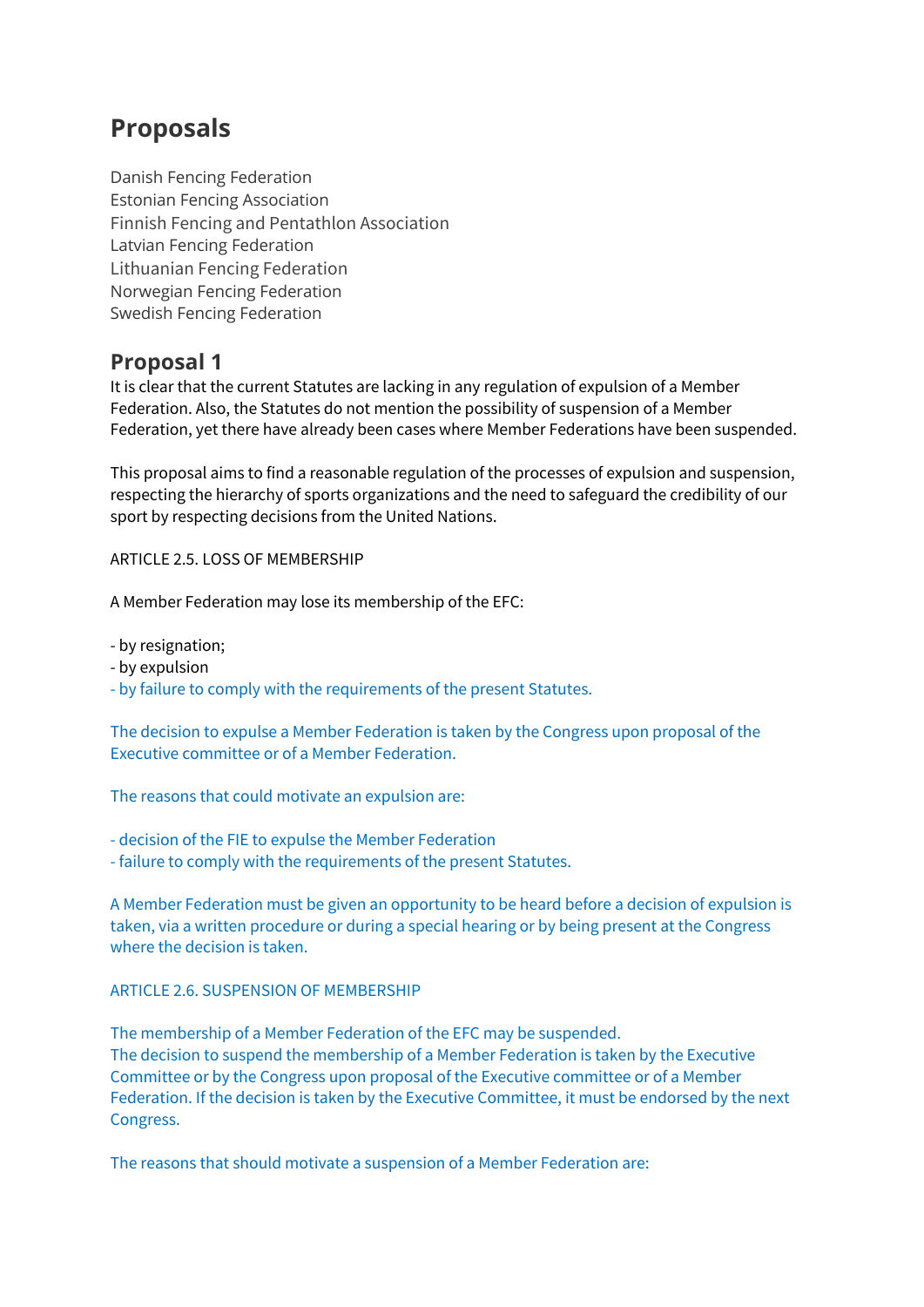- sanctions imposed by the United Nations

- decisions of the International Olympic Committee or the FIE

- when there is reasonable ground to suspect that the behavior of the Member Federation is in violation of national or international law or of the statutes of said the Member Federation

- failure to comply with the requirements of the present Statutes.

The suspension of a Member Federation implies the following consequences:

- that athletes and coaches representing the suspended Member Federation are not allowed to participate in any activities organised by the EFC

- that referees and other competition officials representing the suspended Member Federation are not allowed to participate in any activities organised by the EFC

- that elected individuals in the organisation representing the suspended Member Federation are not allowed to participate in any activities organised by the EFC or to take part in meetings to exercise their right to vote in the body of the EFC to which they have been elected - that the suspended Member Federation cannot organise any activity of the EFC

- that individual representing the suspended Member Federation are not allowed to participate in the Congress or to be candidates in any elections within the EFC

- the non-eligibility of the Member Federation for any grants or other funding from the EFC and the forfeit of any grants or other funding which have been decided but where payment has not yet been executed.

If the consequences of the suspension of a Member Federation are expanded or reduced compared to the list above, the consequences must be specified in the decision.

A Member Federation must be given an opportunity to be heard before a decision of expulsion is taken, via a written procedure or during a special hearing or by being present at the Congress where the decision is taken.

Annulment of an installed suspension can only take place by decision of Congress or of the Executive Committee, within the ordinary protocol of the Congress or by appeal from the suspended Member Federation. The Executive Committee cannot revoke the decision on its own accord.